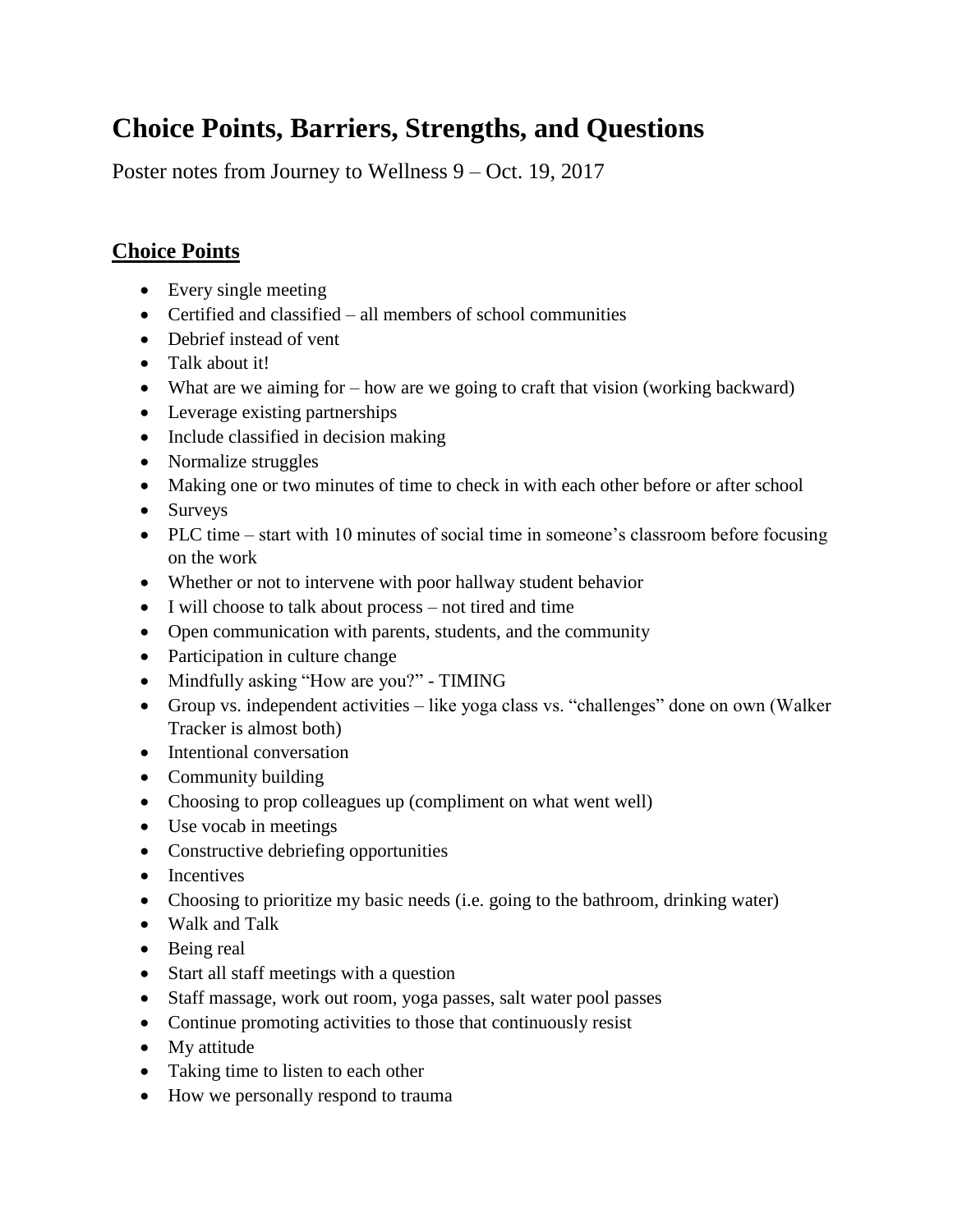- How we talk about traumas with our students
- Positive reinforcement encouragement, support, compliments, motivation
- Positivity open windows and doors of joys
- $\bullet$  Hope talk positive attitude or negative attitude (trash talk)
- $\bullet$  Making lunch together a priority we sit on the front steps in the sun and eat
- Self-care water, fuel, bathroom needs, movement
- Choosing to go for a walk during the day
- Motivation/lack of

#### **Barrier Points**

- Staff unaware of policy
- How can I get staff involved
- Restructure of budgets = reduced staff = increased stress = decreased learning = decreased health
- Creating an action plan for conflict/burnout resolution
- Staff buy-in
- Lover level chronic stress or loss (does not rise to crisis level) how to address?
- Educational structure that is not biologically respectful grading system vs. formative focus
- Resources
- Cultural bias
- Isolation
- Administrative buy-in
- Administrators
- Society's shaming of getting help
- Giving up  $\odot$
- Geography
- Funding
- Building policies or procedures that are counterproductive to wellness of staff
- Rural community school is out of the community
- Executive team that doesn't model wellness/breaks they overwork
- Student lifestyles
- Out of people's comfort zone
- Constant talk of time and tired, mania
- Competitive "oh I have so much work" lends to not participating in wellness
- Staff meetings that have no "human" feeling at all… it's all data and business
- Data drives time
- Staff buy in
- Sustainability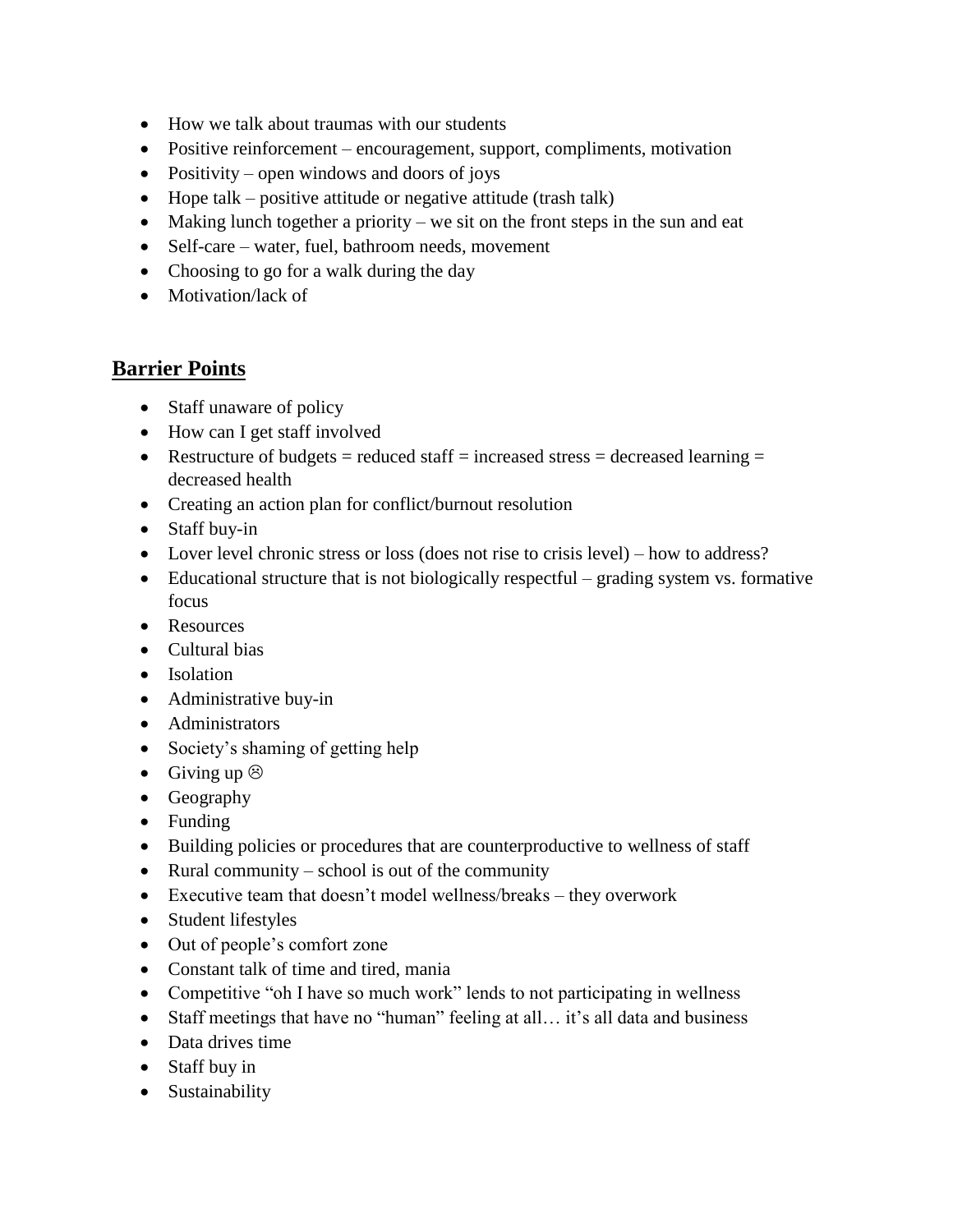- The principal just doesn't "get it"
- Staff not wanting to spend more time at school
- Conflicting priorities technology, smart phones, social media pros and cons
- Academic expectations
- Time constraints
- Other priorities taking time
- Recognition by people with power that conversations about trauma need to happen
- Trust building
- Administrative support
- Culture of my community; does not value health and wellness
- Funding
- Buy-in
- Prioritizing
- Not clear where we are trying to get
- Silos
- Some buy-in but doesn't feel adequate to sustain the requirements of the grant
- Leadership
- Lack of training or understanding trauma
- Communication
- Training of leaders
- How to keep policies updated
- Finding enough resources
- Physical space
- Communication
- Knowing the right questions
- Ownership
- Involvement/participation
- $\bullet$  Time
- Empowerment
- What about people who don't want to be involved?
- Culture of going it along

## **Strength Points**

- There is a willingness to come together in a trauma by the community
- Staff competitions
- Personal reaction
- Student care
- $\bullet$  A few supportive staff
- Listening to others share problems/ideas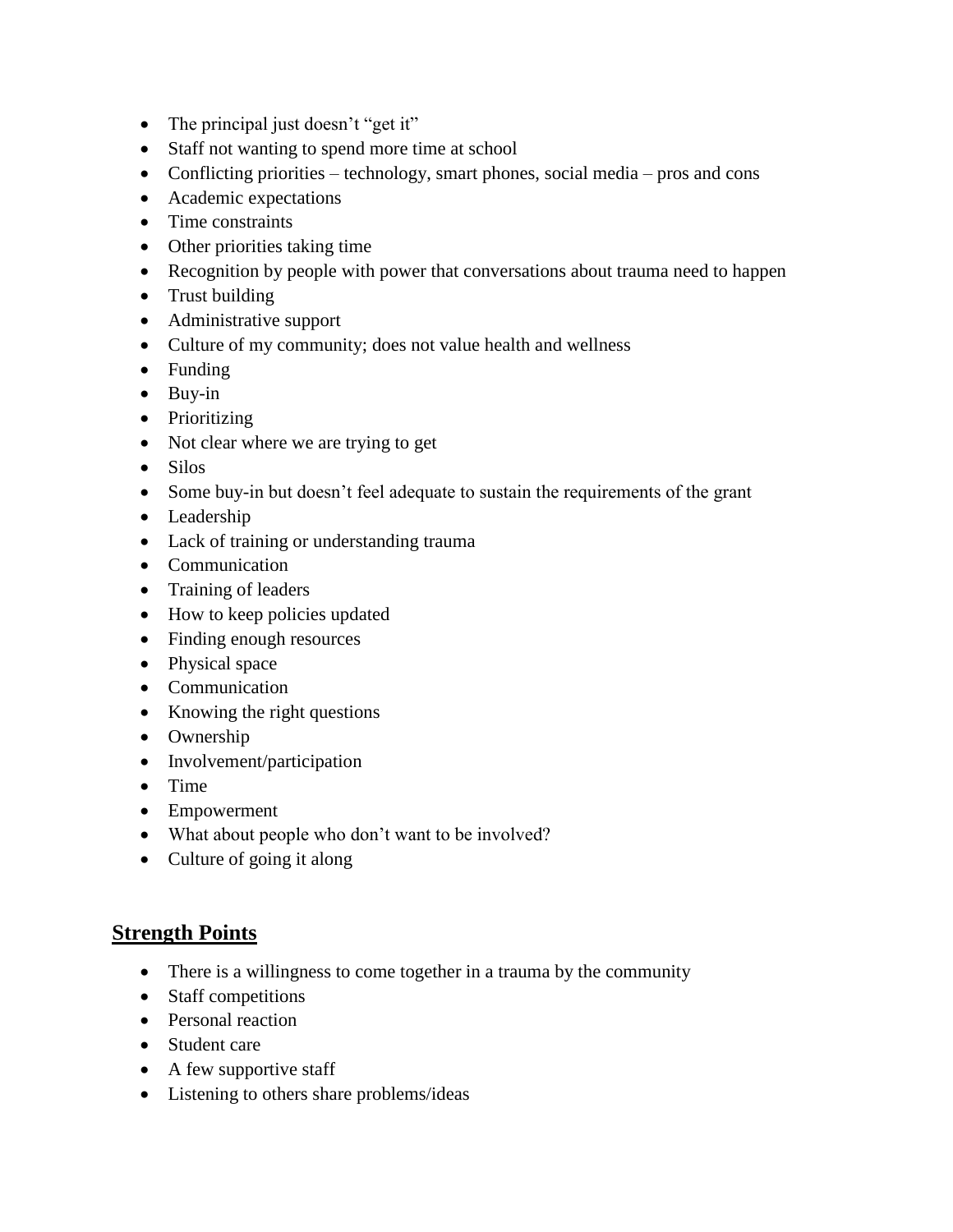- Teachers eating and talking without kids around; specifically with a guide to keep the conversation healthy
- Offering healthy foods
- In-service trainings
- Have EAP
- Healthy Team Healthy U
- Weight Watchers
- A committee that is providing wellness activities for the district
- Offer activities for people to engage in to relieve stress
- Problem solving focusing on positives
- There is a perceived need for something
- Partners OEA CT, Alliance for Healthier Generation, KP
- Diverse areas of interest on committee
- Support from the top
- In-school leaders
- Team building
- Good leadership
- We like each other
- Willing (so far) employees who will try any new activity the grant provides
- Daily reflection
- Wellness Team
- District admin involvement and investment
- Wellness Center/workout room/massage chair
- Giving people access to information on wellness
- Solid core groups that buy in
- Zumba and yoga classes
- Neuroscience
- Individual building plans and activities; principals lead
- Incentives
- Health screenings
- Good people
- Focus
- Empathy
- Communication/sharing
- We are prepared, crisis training
- Grant dollars equal increased opportunities
- Brought focus to wellness
- Showcase people within our district who do different wellness things and let them <u>lead</u>